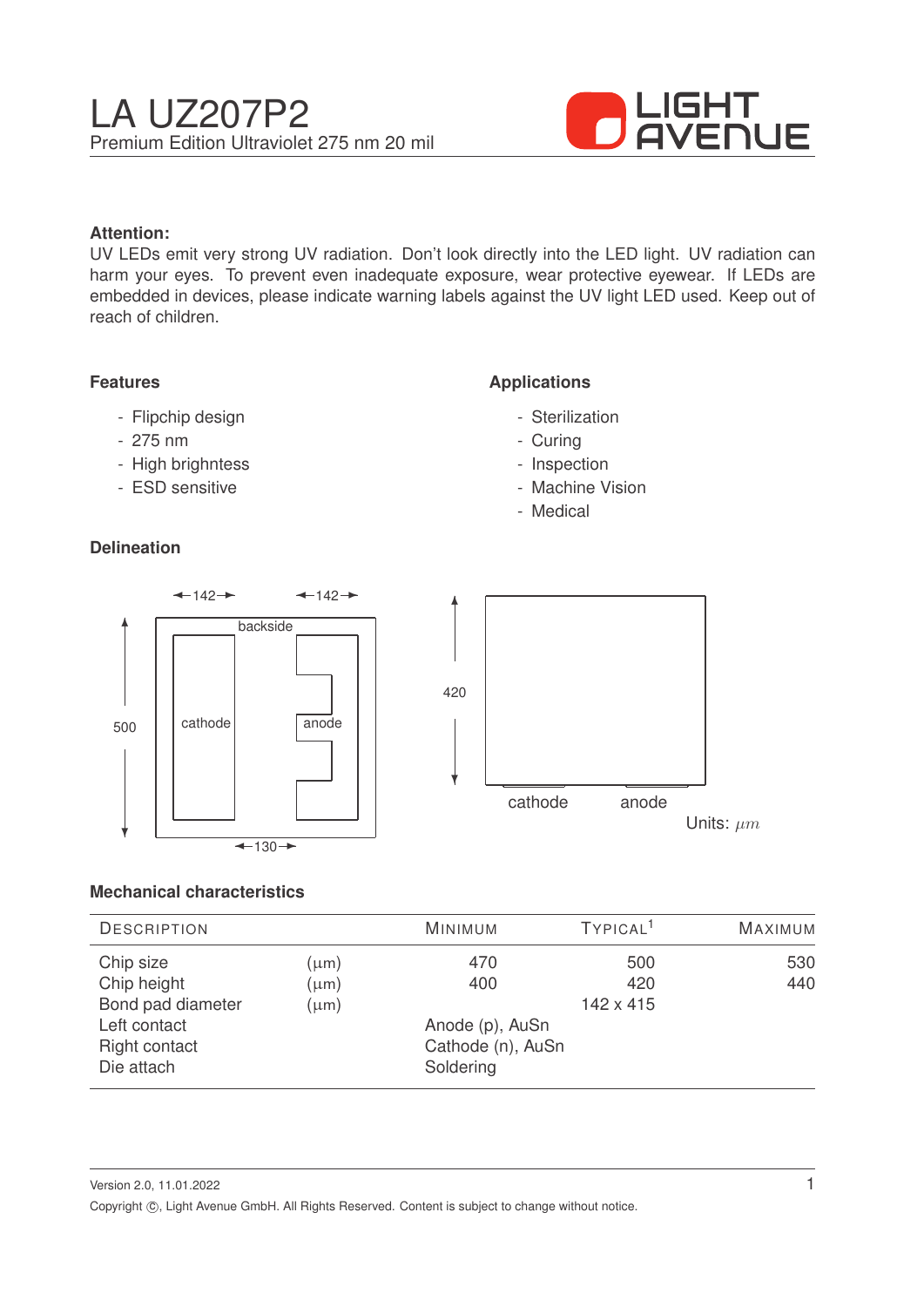

# Electro-optical characteristics ( $T_A = 25^{\circ} \text{C}$ )<sup>2</sup>

| PARAMETER       | <b>SYMBOL</b>    | <b>CONDITION</b>                   | MIN. | TYP <sup>1</sup> | MAX. | UNIT |
|-----------------|------------------|------------------------------------|------|------------------|------|------|
| Forward voltage | $V_F$            | $I_F = 40 \text{ mA}$              | 4.50 |                  | 7.50 |      |
| Reverse voltage | $V_R$            | not designed for reverse operation |      |                  |      |      |
| Peak wavelength | $\lambda_{peak}$ | $I_F = 40 \text{ mA}$              | 270  |                  | 285  | nm   |
| Radiant power   | $\Phi_e$         | $I_F = 40 \text{ mA}$              | 2.0  | 5.0              |      | mW   |

## $\mathsf{Maximum}$  ratings  $(T_A = 25^{\circ} \mathsf{C})^3$

| PARAMETER                   | <b>SYMBOL</b> | <b>VALUE</b> | Unit          |
|-----------------------------|---------------|--------------|---------------|
| Operating temperature range | $T_{op}$      | $-1070$      | $^{\circ}$ C. |
| Forward current             | $I_F$         | 40           | mA            |
| Pulse current               | $_{1P}$       | 40           | mA            |
| Junction temperature        | $T_i$         | 80           | $^{\circ}$ C  |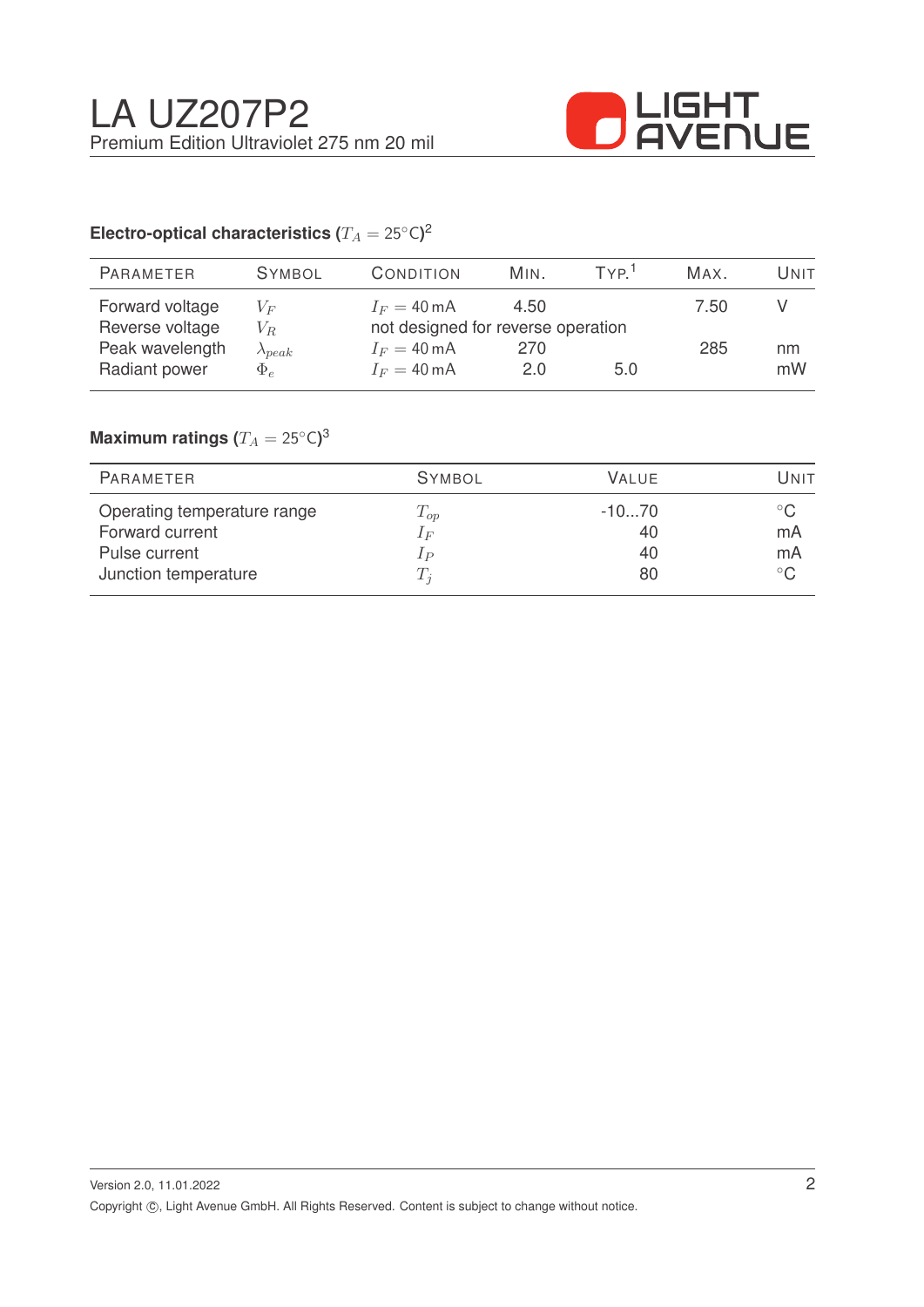

#### **Handling and Storage Conditions**

Storage time for wafers in sealed condition is not limited by the die itself, but may be limited by the adhesion of the blue foil (storage ambient conditions:  $T_a = 15...30^{\circ}$ C; relative humidity: < 60%, vertical storage). Customer has to make sure that there is no glue from the adhesive foil on the backside either by a die shear test or by visual inspection of the backside before production. The hermetically sealed shipment lot shall be opened under temperature and moisture controlled cleanroom environment only. Customers have to follow the according rules for desposition as the material can be hazardous for humans and the environment. Chips are placed on a blue foil, which may contain the following substance in a concentration of circ.18% wt: Bis (2 ethyl(hexyl)phthalate) (DEHP) [CAS #: 117-81-7; EC # 204-211-0]. Dice have to be handled ESD sensitive.

#### **Packing**

Chips are placed on a blue foil inside a 6 inch ring or alternatively on a blue foil (mylar). For shipment the wafers of a shipment lot are arranged to stacks. Please use the recycling operators familiar to you. If required you can ask for our help. Please get in touch with your nearest sales office. By agreement we will take packing material back, if sorted. Transport costs of any kind must be paid by customers. For packing material that is returned to us unsorted or which we are not obliged to accept, any costs incurred will be invoiced to you.

#### **Design Objectives**

The chip design was developed and released based on the producer's standard assembly procedures and packaging. Bond strength properties are in accordance to MIL-STD-750D, method 2037. Whether the chip fits to the customer's products with its according die and wire bond procedures and packaging must be evaluated by the customer himself. If workability problems arise after this release a mutually conducted problem solving procedure has to be set up, if the chips are suspected of contributing to the problems.The chips are produced with best effort, but on chip level a subset of the chip characteristics can be determined only. Performance of the chip in the customer's products can only be determined by the customer himself.

#### **Returns and Complaints**

For complaints and returns of material a RMA-number is necessary. Samples for analysis purposes can be send to us without credit.

#### **Shipping Conditions**

If not otherwise arranged, the "General Terms of Business of Light Avenue GmbH" apply for any shipment. If this document is not familiar to you, please request it at our nearest sales office.

Version 2.0, 11.01.2022 Copyright ©, Light Avenue GmbH. All Rights Reserved. Content is subject to change without notice.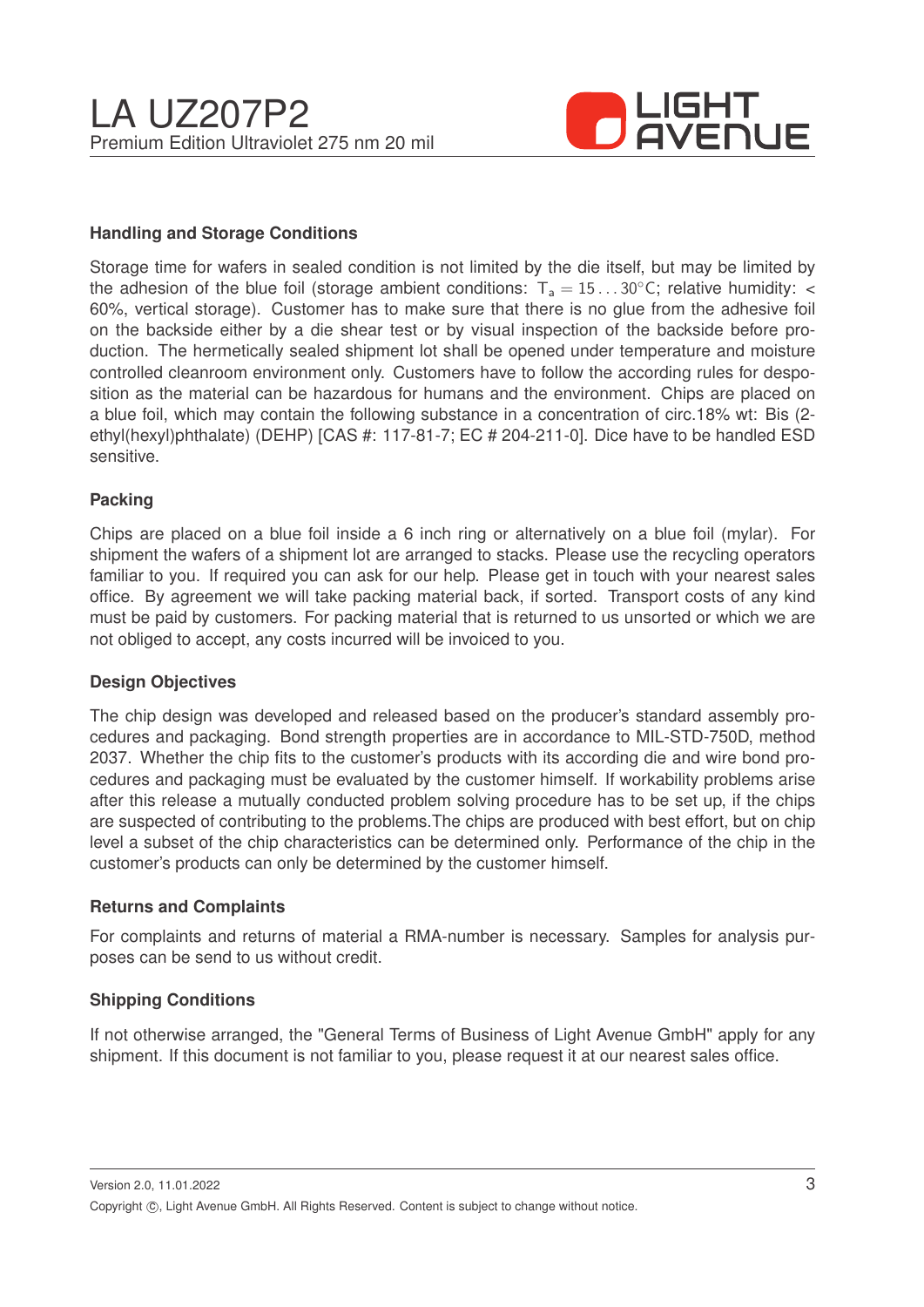

#### **Disclaimer Attention please!**

- **Components used in life-support devices or systems must be expressly authorized for such purpose!**

Critical components<sup>4</sup> may only be used in life-support devices<sup>5</sup> or systems with the express written approval by us.

- All products, product specifications and data to improve reliability, function, design or otherwise are subject to change without notice .
- Light Avenue GmbH, its affiliates, agents, and employees, and all persons acting on its or their behalf, disclaim any and all liability for any errors, inaccuracies or incompleteness contained in any datasheet or in any other disclosure relating to any product. Light Avenue makes no warranty, representation or guarantee regarding the suitability of the products for any particular purpose or the continuing production of any product. To the maximum extent permitted by applicable law, Light Avenue disclaims (i) any and all liability arising out of the application or use of any product, (ii) any and all liability, including without limitation special, consequential or incidental damages, and (iii) any and all implied warranties, including warranties of fitness for particular purpose, non-infringement and merchantability. Statements regarding the suitability of products for certain types of applications are based on Light Avenue's knowledge of typical requirements that are often placed on Light Avenue's products in generic applications. Such statements are not binding statements about the suitability of products for a particular application. It is the customer's responsibility to validate that a particular product with the properties described in the product specification is suitable for use in a particular application. Parameters provided in datasheets and/or specifications may vary in different applications and performance may vary over time. All operating parameters, including typical parameters, must be validated for each customer application by the customer's technical experts. Product specifications do not expand or otherwise modify Light Avenue's terms and conditions of business, including but not limited to the warranty expressed therein. Except as expressly indicated in writing, Light Avenue's products are not designed for use in medical, life-saving, or life-sustaining applications or for any other application in which the failure of the Light Avenue product could result in personal injury or death. Customers using or selling Light Avenue products not expressly indicated for use in such applications do so at their own risk. Please contact authorized Light Avenue personnel to obtain written terms and conditions regarding products designed for such applications. No license, express or implied, by estoppel or otherwise, to any intellectual property rights is granted by this document or by any conduct of Light Avenue. Product names and markings noted herein may be trademarks of their respective owners.
- The information describes the type of component and shall not be considered as assured characteristics. Due to technical requirements components may contain dangerous substances. For information on the types in question please contact our Sales Organization.
- Lead free product RoHS compliant.
- The quality level of the final visual inspection shall comply to an AQL of 1.0 (according to MIL-STD-105E, level II), if the customer performes an incoming visual inspection of a shipment.